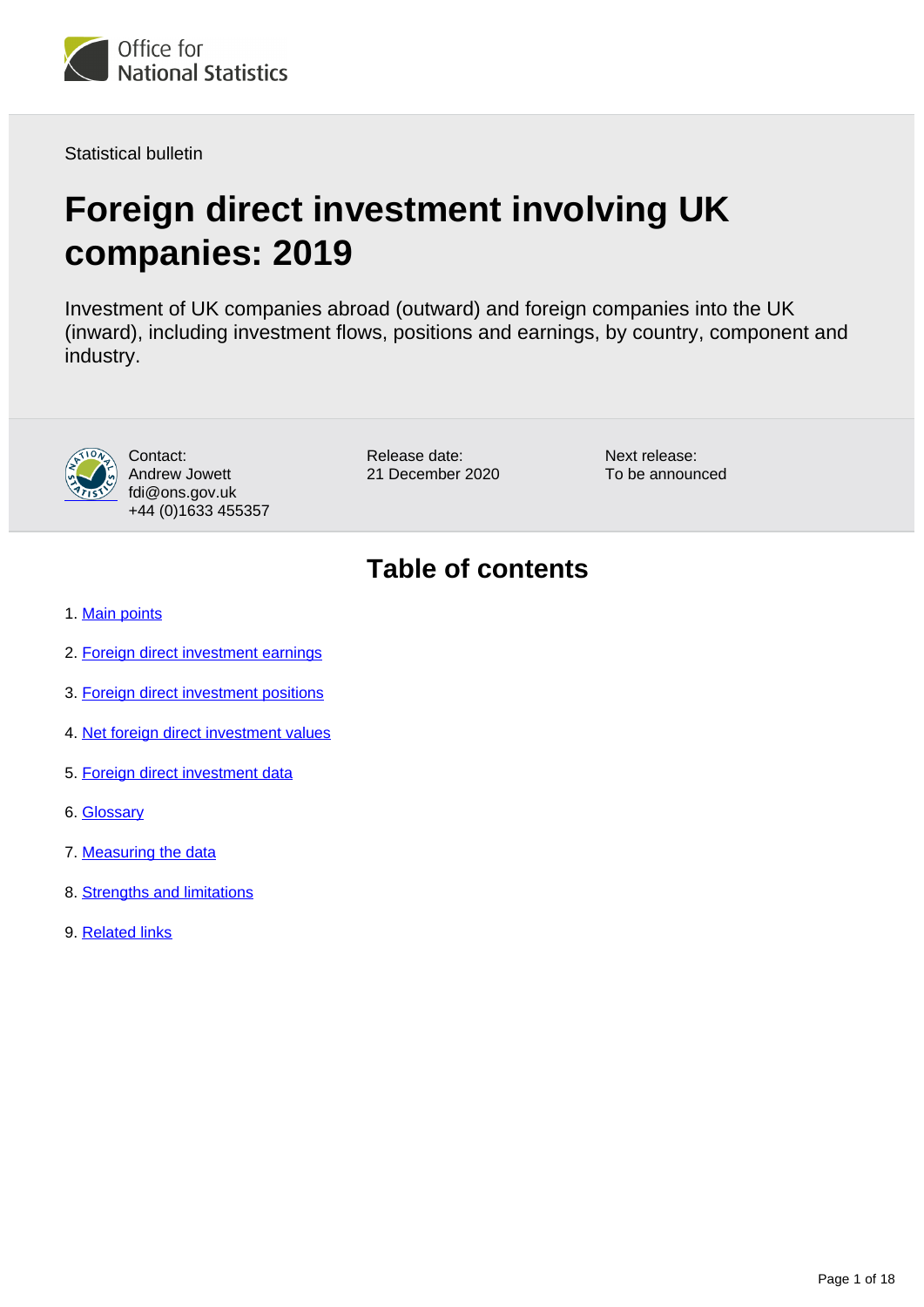# <span id="page-1-0"></span>**1 . Main points**

- The value of inward foreign direct investment earnings fell in 2019 (£43.8 billion) compared with 2018 (£75.2 billion); this decrease (£31.4 billion) was much larger than the fall in outward earnings (£2.4 billion) over the same period.
- The much larger fall in the value of inward than outward earnings saw the value of net FDI earnings (outward less inward) in 2019 increase to the highest value since 2011.
- Inward FDI earnings with the EU accounted for the greatest proportion of the overall decrease between 2018 and 2019; followed by earnings with the Americas and Asia.
- Inward earnings across all industrial groupings were also lower in 2019 compared with 2018.
- The value of the stock of investment that UK-based companies controlled abroad outward FDI position increased, while the value of the stock in the UK controlled by foreign parent companies – inward FDI position – decreased in 2019; this made the UK's net FDI investment position (outward less inward) less negative.
- The outward FDI position in manufacturing industries was the main industrial grouping to increase its value in 2019 compared with 2018; the largest decrease was in information and communication.
- This is the first time that we have published asset and liability estimates at the same time as our directional statistics; while the values of related statistics – such as outward FDI earnings compared with FDI credits – will be different, the trends in those series will be similar and the net values (outward less inward earnings or credits less debits) will be identical.

## <span id="page-1-1"></span>**2 . Foreign direct investment earnings**

The values of both outward and inward foreign direct investment (FDI) earnings – effectively the profits and losses generated on FDI – decreased in 2019 from 2018. The value of earnings from inward FDI (UK-based affiliates with foreign parent companies) fell considerably, from £75.2 billion in 2018 to £43.8 billion in 2019. This was a decrease of £31.4 billion between these two years, and meant that the 2019 value was the lowest inward earnings since 2010 (Figure 1).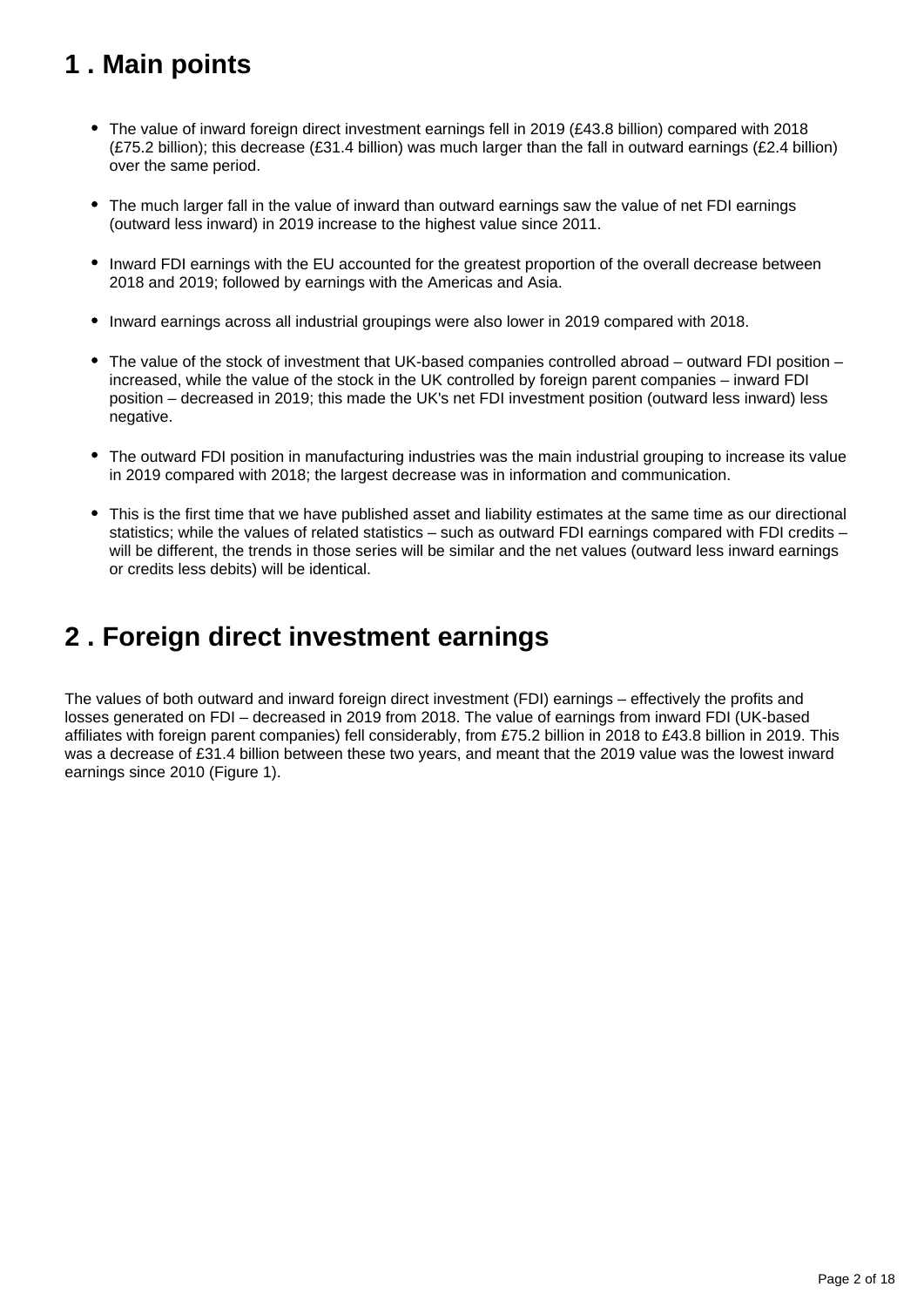#### **Earnings on UK foreign direct investment with net earnings balance, 2010 to 2019**

## Figure 1: Earnings on inward FDI fell by much more than that on outward FDI in 2019 from 2018

Earnings on UK foreign direct investment with net earnings balance, 2010 to 2019



#### **Source: Office for National Statistics – Foreign direct investment involving UK companies**

## **Notes:**

1. This figure uses directional statistics.

In contrast, the earnings on outward FDI (UK-controlled affiliates located in other countries) was only slightly lower in 2019 than in 2018. The value of those earnings decreased by £2.4 billion over that period, which was the smallest absolute change – either positive or negative – for outward FDI earnings since 2013 compared with 2012. Despite this decrease, it remains consistent with the recent upward trend in outward FDI earnings since 2016. Furthermore, the value of outward earnings in 2019 (£92.0 billion) was still higher than in 2017 (£88.1 billion) and higher than in any year between 2011 and 2017.

The much larger fall in the value of inward than outward earnings saw the value of net FDI earnings (outward less inward) in 2019 increase to the highest value since 2011. Net FDI earnings were £48.1 billion in 2019, compared with £19.2 billion in 2018. Even though this section uses directional statistics, the net FDI earnings value matches that for net FDI income using asset and liability statistics<sup>1</sup>. This increase in net FDI income will make a positive contribution to the current account balance.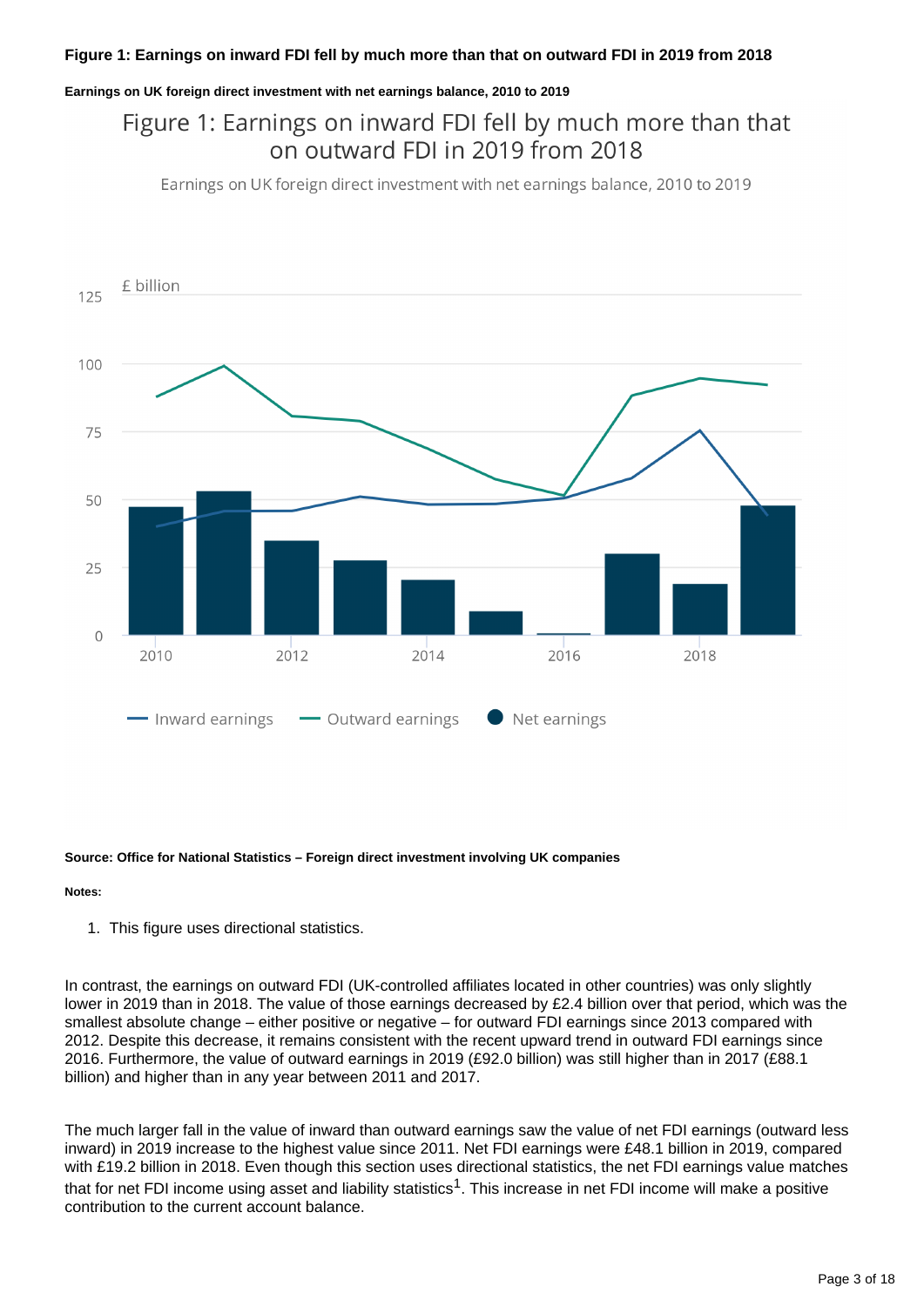### **More about economy, business and jobs**

- All ONS analysis, summarised in our [economy, business and jobs roundup.](https://www.ons.gov.uk/economy/economicoutputandproductivity/output/articles/ukeconomylatest/2021-01-25)
- Explore the latest trends in employment, prices and trade in our [economic dashboard.](https://www.ons.gov.uk/economy/nationalaccounts/articles/dashboardunderstandingtheukeconomy/2017-02-22)
- View [all economic data](https://www.ons.gov.uk/economy/datalist?filter=datasets).

## **Inward FDI earnings with the EU decreased considerably in 2019 compared with 2018**

The values of inward FDI earnings with most continents were lower in 2019 compared with 2018. This decrease was greatest with the EU, where inward earnings went from £29.4 billion in 2018 to £15.5 billion in 2019, or £13.9 billion lower (Figure 2). This means that the value of inward FDI earnings with the EU roughly halved between those two years, although some of that change was exaggerated by the very high value of inward earnings in 2018 compared with £17.3 billion in 2017.

Microdata analysis shows that there were a few companies that contributed the most to the increase in FDI earnings in 2018, while companies with EU immediate parent companies were generally reporting lower earnings in 2019. Our analysis also shows that the majority of the lower earnings are from lower profits or higher losses rather than where our methods have imputed lower values for non-response.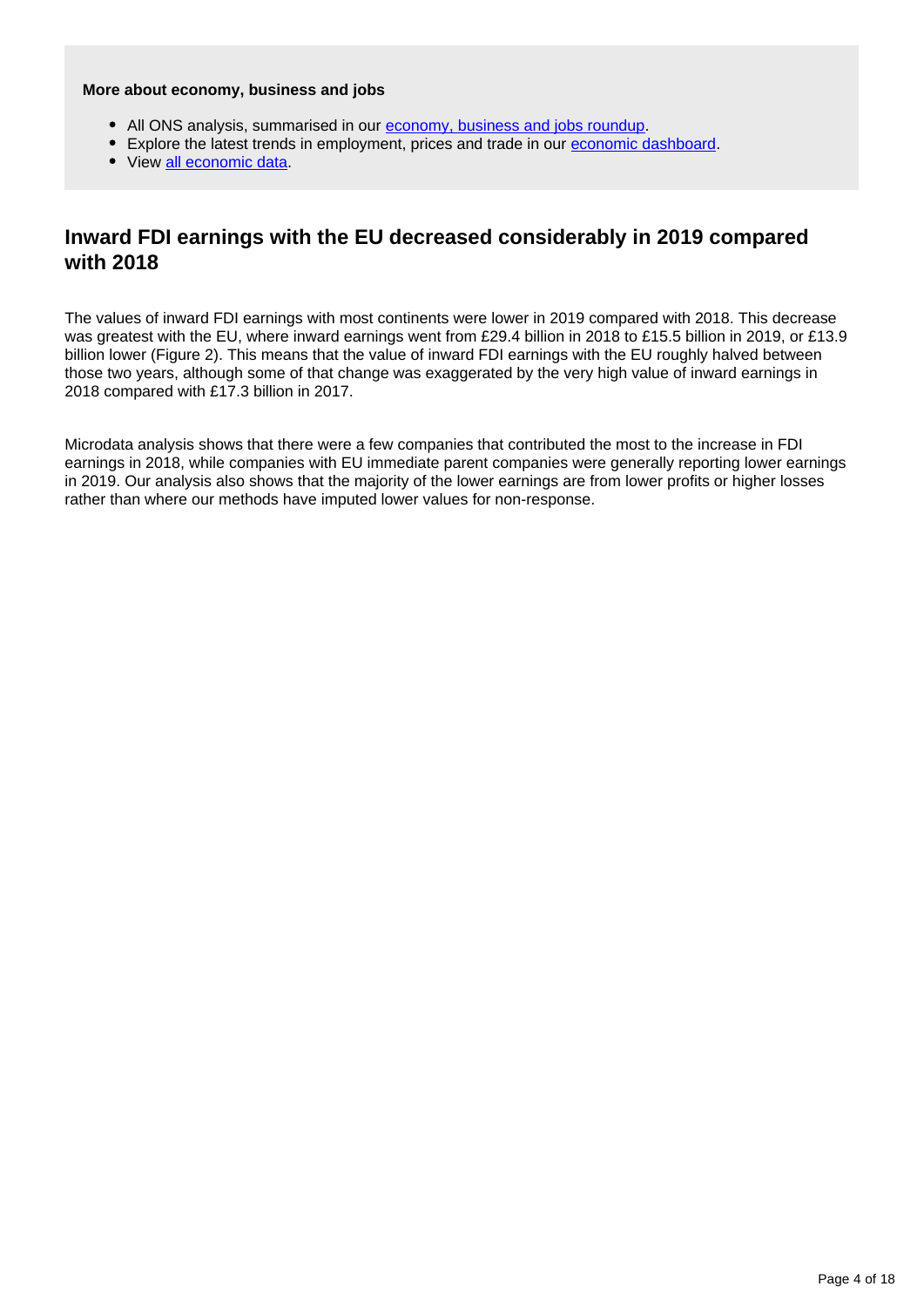### **Figure 2: There were notable falls in the value of inward FDI earnings with the EU, non-EU Europe, the Americas and Asia in 2019 from 2018**

#### **Inward earnings on UK foreign direct investment by continent, 2016 to 2019**

## Figure 2: There were notable falls in the value of inward FDI earnings with the EU, non-EU Europe, the Americas and Asia in 2019 from 2018

Inward earnings on UK foreign direct investment by continent, 2016 to 2019



#### **Source: Office for National Statistics – Foreign direct investment involving UK companies**

#### **Notes:**

- 1. This figure uses directional statistics.
- 2. Details on the countries included within each continent can be found in [Section 7](https://www.ons.gov.uk/economy/nationalaccounts/balanceofpayments/bulletins/foreigndirectinvestmentinvolvingukcompanies/2019#measuring-the-data).

The value of inward FDI earnings were also lower with the Americas and Asia, decreasing by £8.8 billion and £5.8 billion respectively between 2018 and 2019. Once again, these changes for the Americas were mainly from most companies reporting lower FDI earnings from their UK affiliates than being dominated by a few companies with very low earnings. The exception to these trends were inward earnings with Australasia and Oceania. These earnings increased slightly from negative £0.2 billion in 2018 to positive £0.5 billion in 2019, which mainly came from very high earnings in a few companies.

## **Inward FDI earnings for all industrial groupings were lower in 2019 than in 2018**

Just over half of the decrease in inward FDI earnings in 2019 compared with 2018 came from two industrial groupings. The value of inward earnings in financial services were £8.5 billion lower, while those for retail and transport were £8.2 billion lower over that period. This was followed by lower earnings among professional and support companies (£4.7 billion lower) and manufacturing (£4.4 billion lower). For both the retail and transport, and professional and support groupings, the decrease in 2019 was amplified by higher FDI earnings in 2018 compared with 2017 (Figure 3).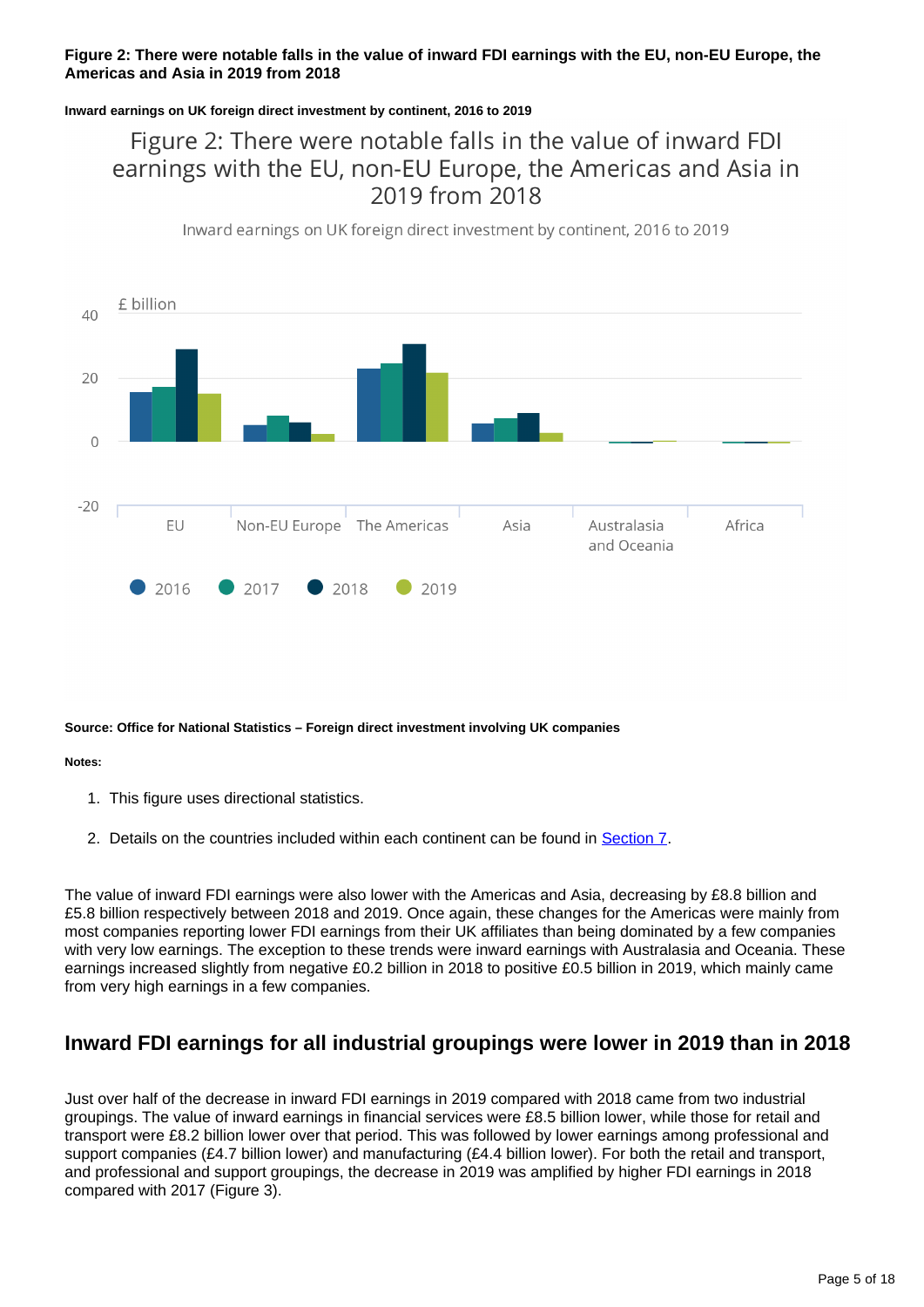## **Figure 3: Inward FDI earnings for all industrial groups were lower in 2019 than in 2018**

#### **Inward earnings on UK foreign direct investment by industry, 2016 to 2019**

## Figure 3: Inward FDI earnings for all industrial groups were lower in 2019 than in 2018

Inward earnings on UK foreign direct investment by industry, 2016 to 2019



#### **Source: Office for National Statistics – Foreign direct investment involving UK companies**

#### **Notes:**

- 1. This figure uses directional statistics.
- 2. Details on which industries are included within these industrial groups can be found in [Section 7](https://www.ons.gov.uk/economy/nationalaccounts/balanceofpayments/bulletins/foreigndirectinvestmentinvolvingukcompanies/2019#measuring-the-data).
- 3. These statistics exclude inward FDI earnings related to banks, bank holding companies, property and public corporations but are included within total UK FDI earnings.

Unlike with FDI earnings by continent, inward FDI earnings for all industrial groupings were lower in 2019 than in 2018. However, that for information and communication was £0.7 billion higher in 2019 than in 2017, maintaining the general upward trend in inward FDI earnings among companies in that industrial grouping.

## **Notes for: Foreign direct investment earnings**

1. [Foreign direct investment measurement principles explained](https://www.slideshare.net/statisticsONS/foreign-direct-investment-measurement-principles-explained) gives a simplified example of how directional and asset and liability statistics can be calculated from the same survey data.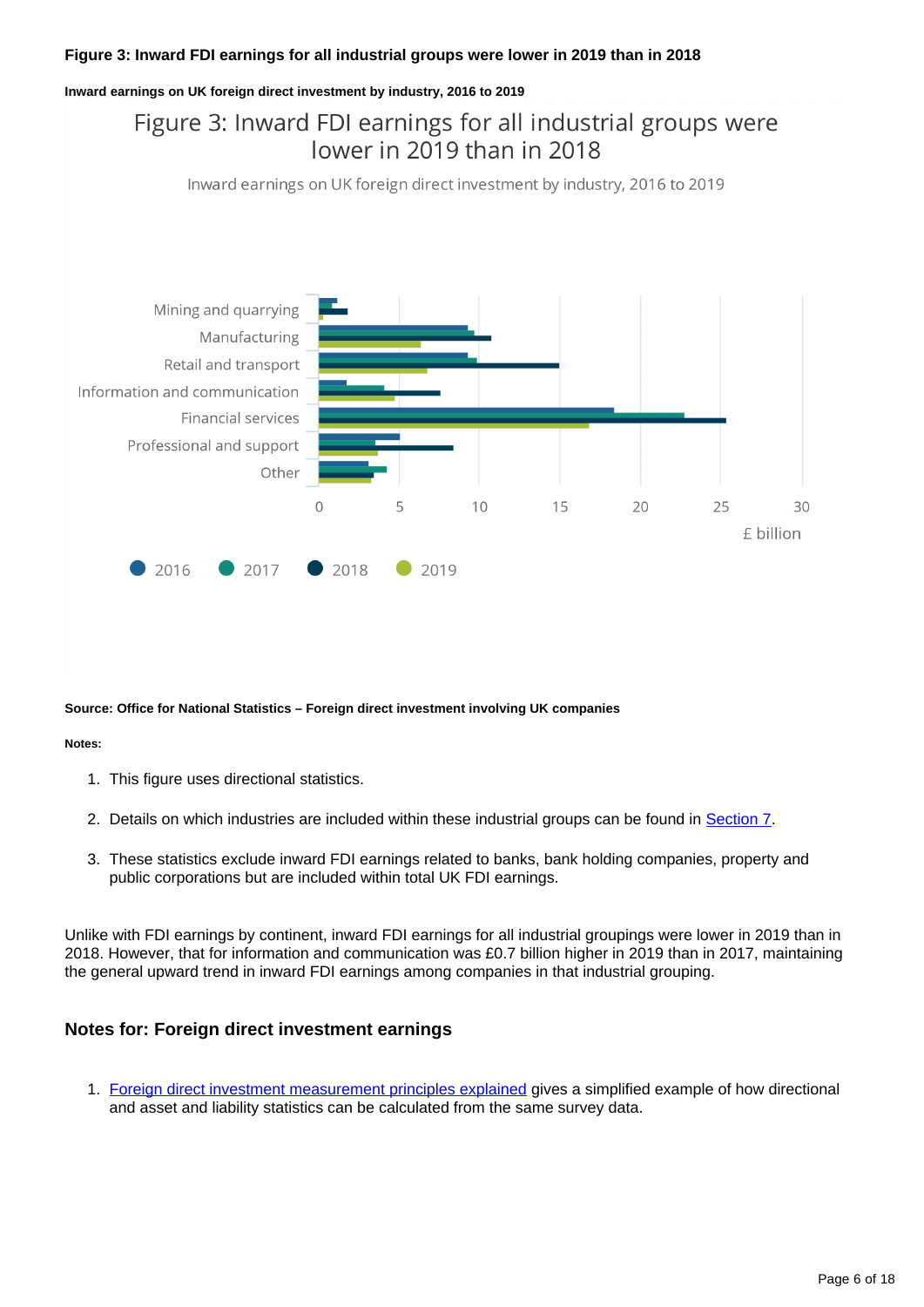# <span id="page-6-0"></span>**3 . Foreign direct investment positions**

The UK's outward foreign direct investment (FDI) position – the stock of investment that UK-based companies controlled abroad – in 2019 increased slightly from that in 2018. The value went from £1,453.1 billion to £1,498.2 billion, an increase of £45.1 billion (Figure 4). This continued the upward trend in the outward FDI position that started in 2014.

### **Figure 4: The UK's net FDI investment position was negative in 2019 for the third consecutive year**

### **UK foreign direct investment positions with net position balance, 2010 to 2019**

## Figure 4: The UK's net FDI investment position was negative in 2019 for the third consecutive year

UK foreign direct investment positions with net position balance, 2010 to 2019



#### **Source: Office for National Statistics – Foreign direct investment involving UK companies**

#### **Notes:**

1. This figure uses directional statistics.

The value of the UK's inward FDI position – the stock of FDI in the UK controlled by foreign companies – was lower in 2019 compared with 2018, but this fall was not as big as the relative fall in inward FDI earnings over that period. The inward FDI position went from £1,572.8 billion in 2018 to £1,558.6 billion in 2019, making it 0.9% (or £14.2 billion) lower. By contrast, the value of inward FDI earnings was 41.8% lower over that period.

The fall in the value of the inward position combined with an increase in the outward FDI position means that the UK's net FDI position (outward less inward) increased in 2019. It was negative £60.3 billion compared with negative £119.7 billion in 2018. This still continues the general downward trend in the net FDI position observed since 2010, when the net position was positive £394.8 billion.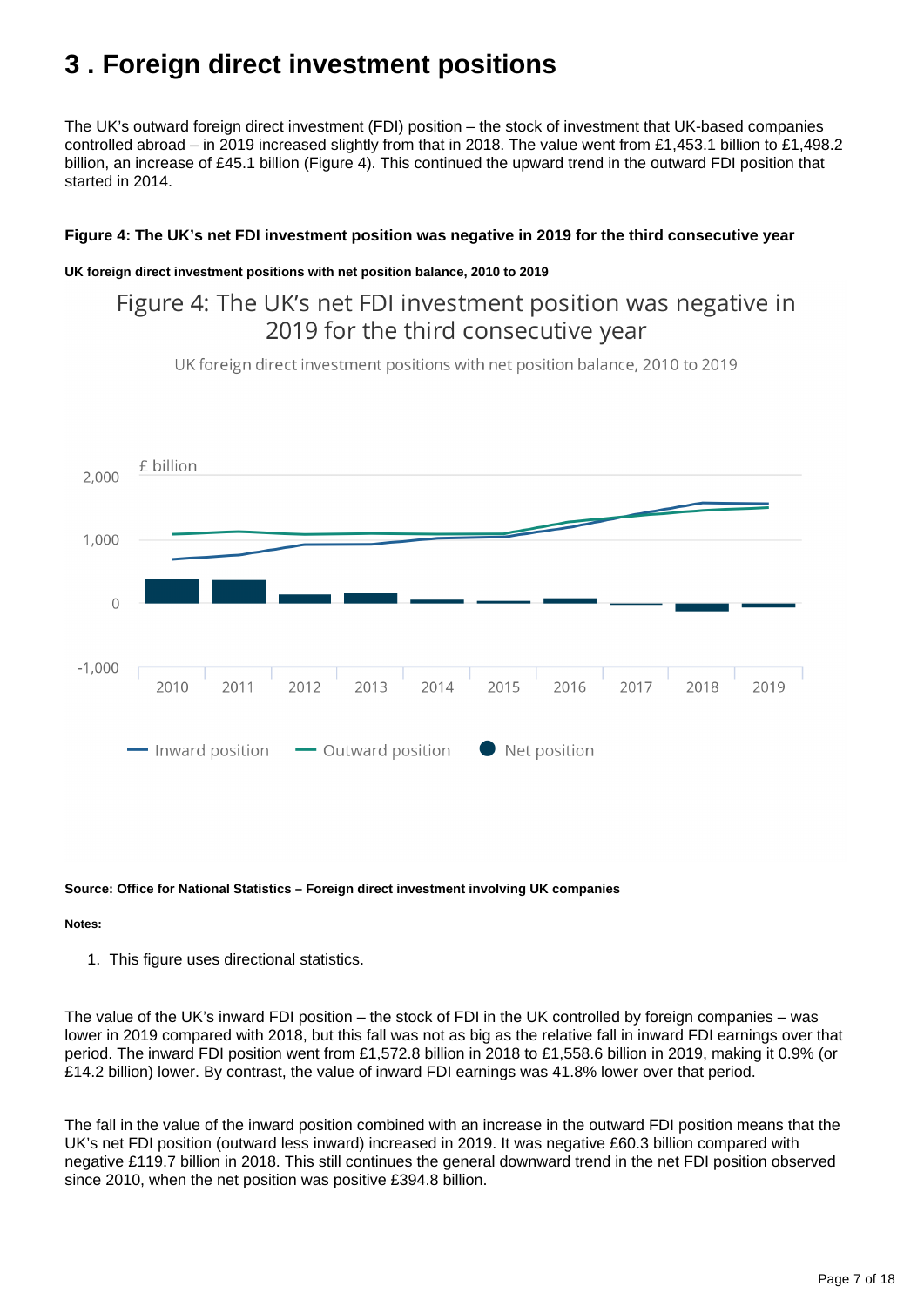## **Manufacturing was the main industrial grouping where the UK's outward FDI position increased in 2019**

The UK's outward FDI position in manufacturing industries increased the most in 2019 from 2018. It rose by £54.3 billion, from £260.1 billion to £314.4 billion over that period (Figure 5). This was much higher than the increase in the outward position with retail and transport  $(E5.9$  billion) and financial services  $(E5.2$  billion).

Looking at the sub-industries of manufacturing shows that this was mainly from higher positions in food, beverages and tobacco, and petroleum, chemicals, pharmaceuticals, rubber and plastic products. Our microdata research also indicates that the greater position in manufacturing was from a lot of companies reporting higher positions rather than a few dominating the result.

### **Figure 5: The UK's outward FDI position in manufacturing increased considerably in 2019 from 2018**

#### **UK outward foreign direct investment positions by industry, 2016 to 2019**

## Figure 5: The UK's outward FDI position in manufacturing increased considerably in 2019 from 2018

UK outward foreign direct investment positions by industry, 2016 to 2019



#### **Source: Office for National Statistics – Foreign direct investment involving UK companies**

#### **Notes:**

- 1. This figure uses directional statistics.
- 2. Details on which industries are included within these industrial groups can be found in [Section 7](https://www.ons.gov.uk/economy/nationalaccounts/balanceofpayments/bulletins/foreigndirectinvestmentinvolvingukcompanies/2019#measuring-the-data).
- 3. These statistics exclude outward FDI positions related to banks, bank holding companies, property and public corporations but are included within total UK FDI positions.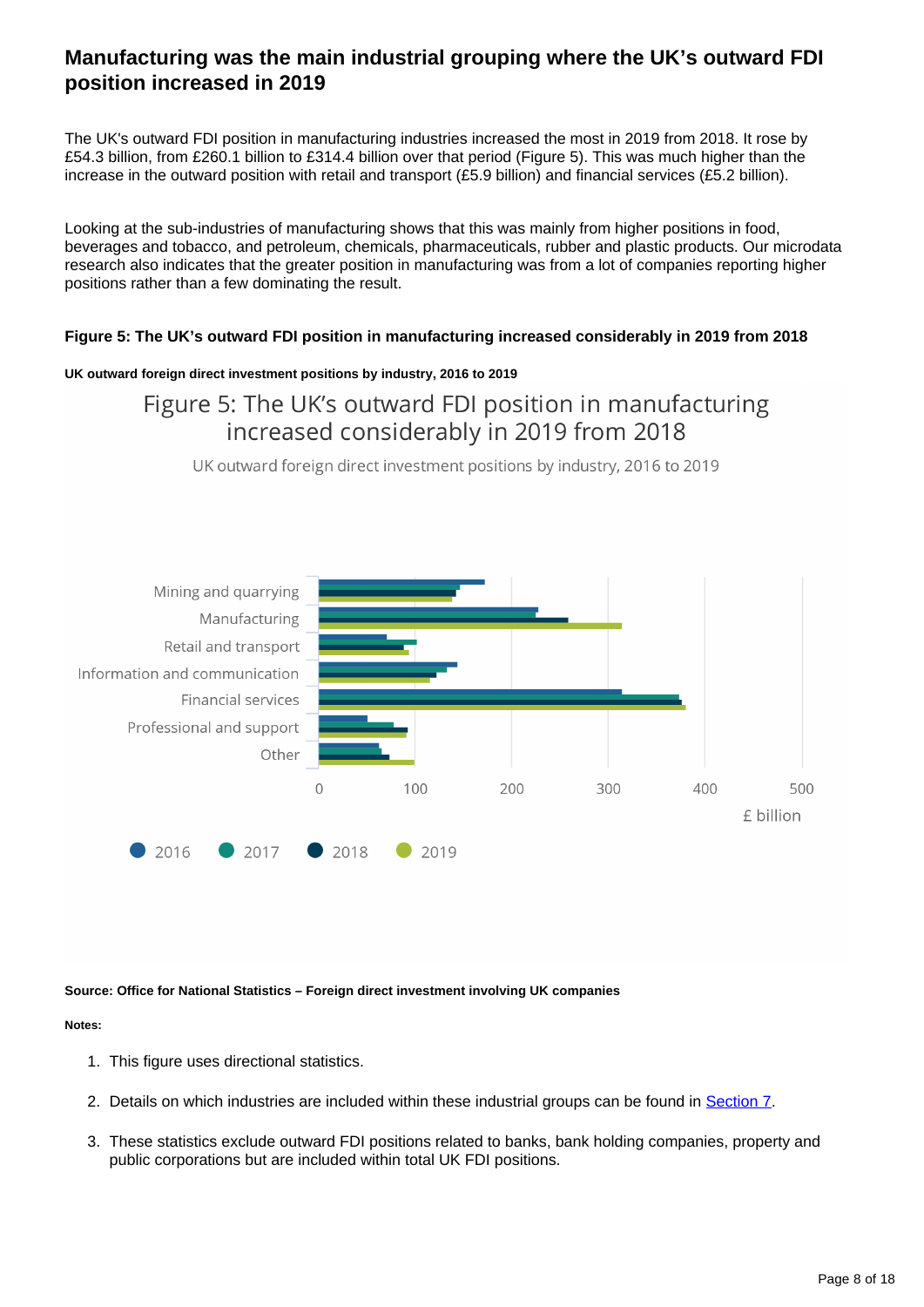The biggest fall in the UK's outward FDI position was with information and communication industries. It decreased from £122.4 billion in 2018 to £115.6 billion in 2019. There were also lower outward positions in mining and quarrying, and professional and support industrial groupings over that period, which somewhat off-set the increase from manufacturing.

# <span id="page-8-0"></span>**4 . Net foreign direct investment values**

International guidance on compiling foreign direct investment (FDI) statistics allows for these to be presented using the asset and liability or directional measurement principles. Asset and liability statistics are consistent with the balance of payments, which measures the transactions of UK residents with the rest of the world.

Directional FDI statistics look at the net transactions of parent companies with their affiliates, including those parents not resident in the UK. Both measurement principles can be calculated from the same FDI survey data, where an example of these calculations can be found in foreign direct investment measurement principles **explained** 

This section compares the directional statistics for FDI positions and earnings with the equivalent asset and liability estimates. In all cases, the net values should be identical, whichever measurement principle is used. Table 1 presents the comparison for FDI credits and debits against FDI earnings and Table 2 compares FDI assets and liabilities with outward and inward positions.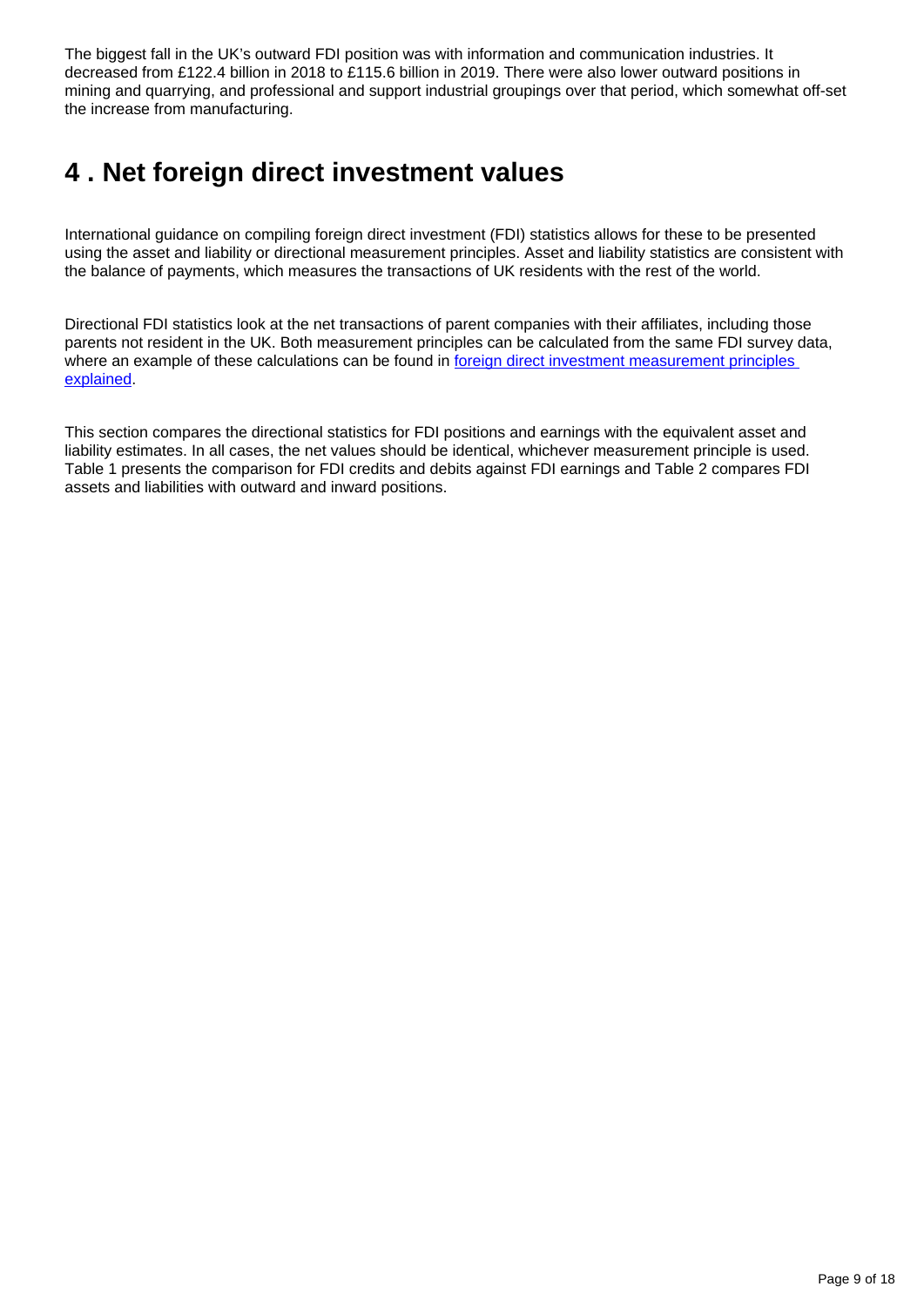Table 1: Foreign direct investment credits and debits compared with directional outward and inward earnings UK, 2016 to 2019, £ billion

### **Asset and liability**

| Credits    | Debits | Net income |
|------------|--------|------------|
| 2016 59.0  | 58.0   | 1.0        |
| 2017 96.1  | 65.7   | 30.4       |
| 2018 103.0 | 83.8   | 19.2       |
| 2019 99.5  | 51.4   | 48.1       |

### **Directional**

Outward earnings Inward earnings Net earnings

| 2016 51.3 | 50.3 | 1.0  |
|-----------|------|------|
| 2017 88.1 | 57.7 | 30.4 |
| 2018 94.4 | 75.2 | 19.2 |
| 2019 92.0 | 43.8 | 48.1 |

Source: Office for National Statistics – Foreign direct investment involving UK companies (directional, and asset and liability)

#### Notes

- 1. Asset and liability statistics in this bulletin may not match those included in the balance of payments because of rounding.
- 2. In line with the UK National Accounts Revisions Policy, revised estimates presented for 2018 in this statistical bulletin will not be incorporated into balance of payments statistics until Pink Book 2021.
- 3. Net earnings figures may not be exactly equal because of rounding.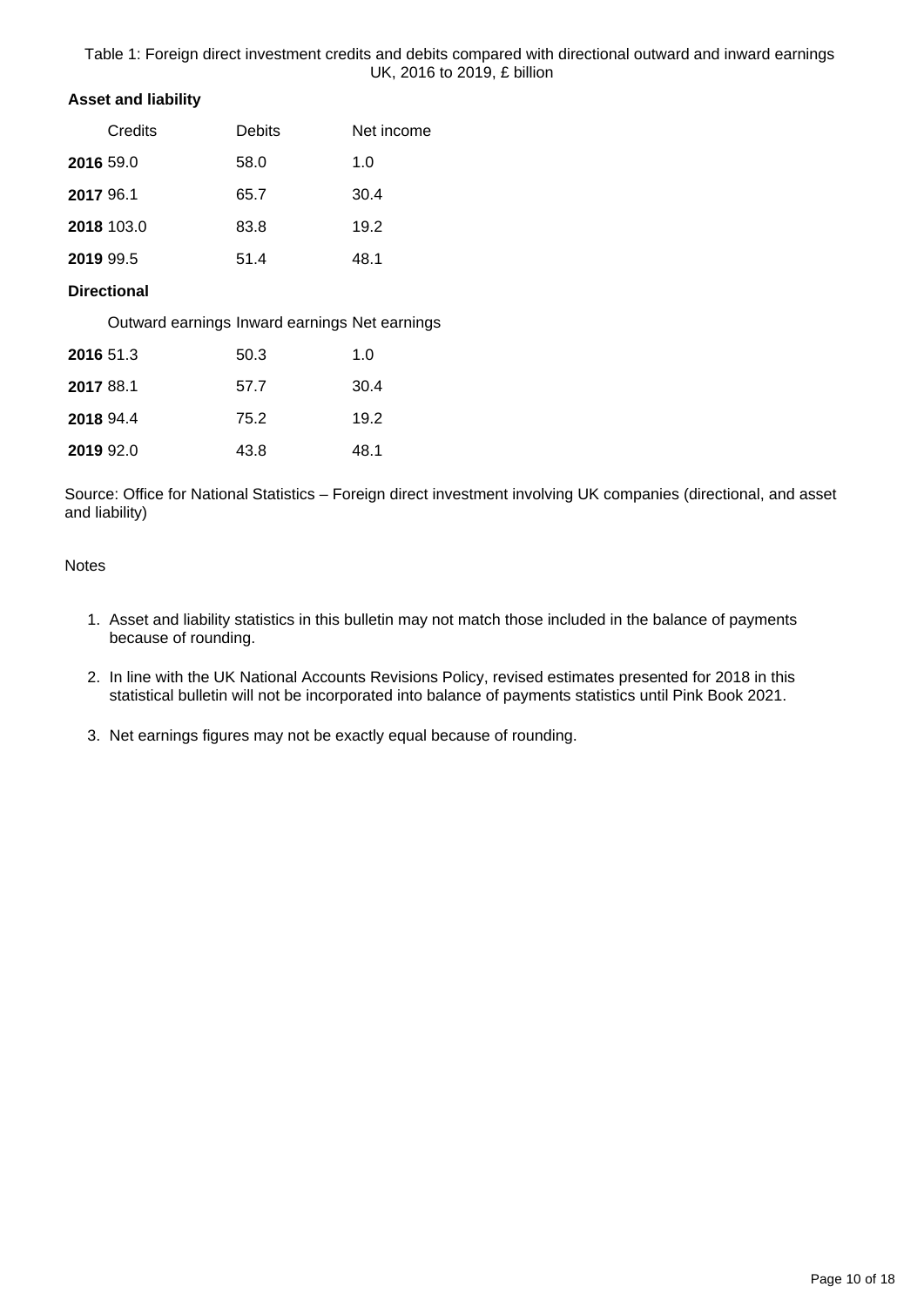Table 2: Foreign direct investment assets and liabilities compared with directional outward and inward positions UK, 2016 to 2019, £ billion

### **Asset and liability**

| Assets       | Liabilities | Net position |
|--------------|-------------|--------------|
| 2016 1,633.1 | 1,545.7     | 87.3         |
| 2017 1,753.2 | 1,776.6     | $-23.4$      |
| 2018 1,753.5 | 1,873.2     | $-119.7$     |
| 2019 1,766.0 | 1,826.3     | $-60.3$      |

### **Directional**

Outward position Inward position Net position

| 2016 1,274.6 | 1,187.3 | 87.3     |
|--------------|---------|----------|
| 2017 1,369.1 | 1.392.5 | $-23.4$  |
| 2018 1,453.1 | 1.572.8 | $-119.7$ |
| 2019 1,498.2 | 1,558.6 | -60.3    |

Source: Office for National Statistics – Foreign direct investment involving UK companies (directional, and asset and liability)

#### Notes

- 1. Asset and liability statistics in this bulletin may not match those included in the balance of payments because of rounding.
- 2. In line with the UK National Accounts Revisions Policy, revised estimates presented for 2018 in this statistical bulletin will not be incorporated into balance of payments statistics until Pink Book 2021.
- 3. Net positions figures may not be exactly equal because of rounding.

The asset and liability FDI statistics are higher than the respective directional equivalent estimates in every year covered by this bulletin. This is because the asset and liability statistics count every FDI asset held by a UKresident company and every liability of non-UK residents. These are added together irrespective of whether the asset (or liability) is held by a (non-) UK-based parent company or affiliate. However, directional statistics subtract any transactions from affiliates back to their parent company.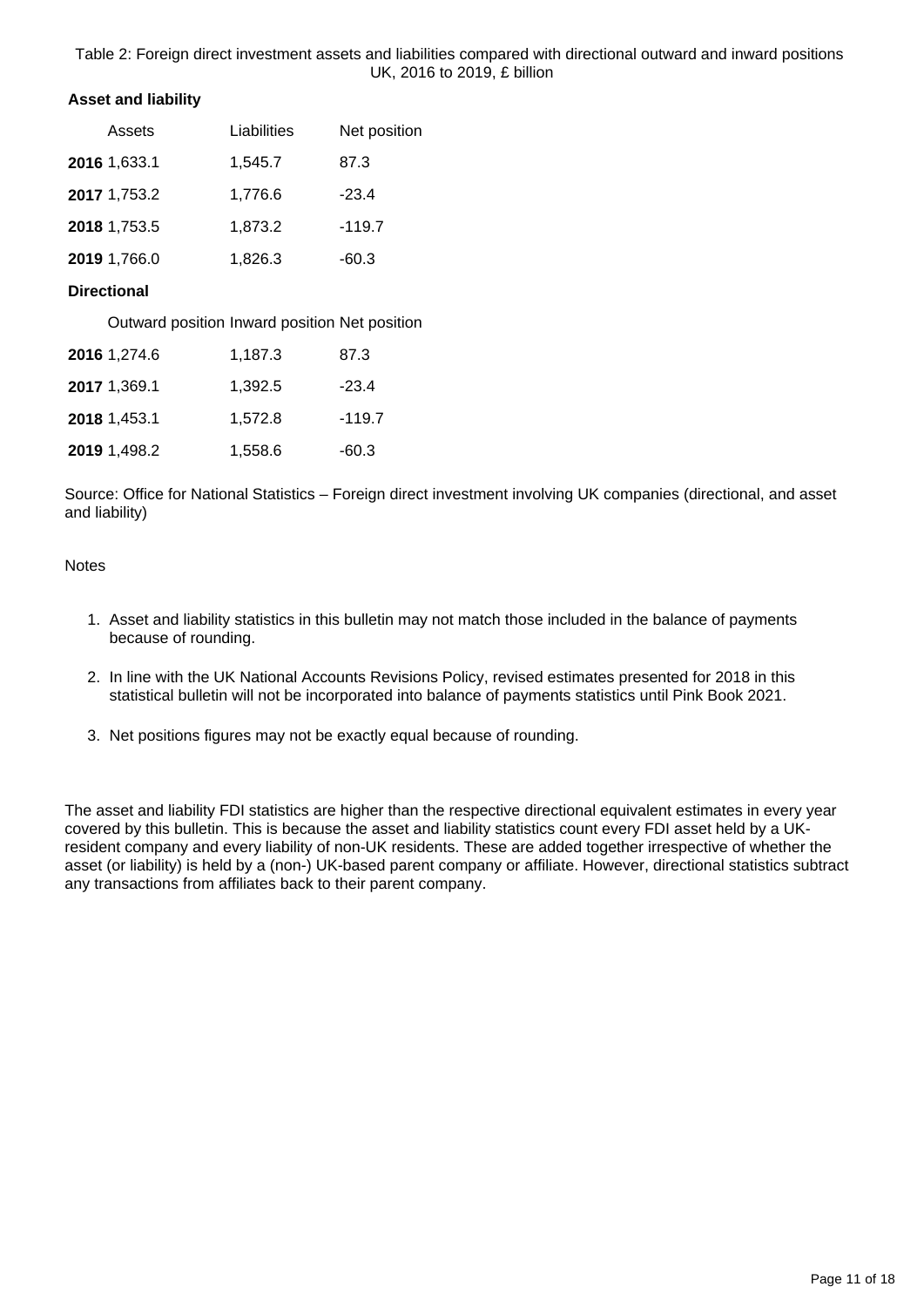# <span id="page-11-0"></span>**5 . Foreign direct investment data**

[Foreign direct investment involving UK companies \(directional\): inward](https://www.ons.gov.uk/businessindustryandtrade/business/businessinnovation/datasets/foreigndirectinvestmentinvolvingukcompanies2013inwardtables) Dataset | Released 21 December 2020 Annual statistics on the investment of foreign companies into the UK, including for investment flows, positions and earnings.

[Foreign direct investment involving UK companies \(directional\): outward](https://www.ons.gov.uk/businessindustryandtrade/business/businessinnovation/datasets/foreigndirectinvestmentinvolvingukcompaniesoutwardtables)

Dataset | Released 21 December 2020

Annual statistics on the investment of UK companies abroad, including for investment flows, positions and earnings.

[Foreign direct investment involving UK companies \(asset and liability\): liabilities](https://www.ons.gov.uk/economy/nationalaccounts/balanceofpayments/datasets/foreigndirectinvestmentinvolvingukcompaniesassetandliabilityinward)

Dataset | Released 21 December 2020

Annual statistics on the direct investment liabilities, debits and inward flows of non-resident companies into the UK.

[Foreign direct investment involving UK companies \(asset and liability\): assets](https://www.ons.gov.uk/economy/nationalaccounts/balanceofpayments/datasets/foreigndirectinvestmentinvolvingukcompaniesassetandliabilityoutward)

Dataset | Released 21 December 2020

Annual statistics on the direct investment assets, credits and outward flows of UK-resident companies abroad.

# <span id="page-11-1"></span>**6 . Glossary**

## **Foreign direct investment (FDI)**

Foreign direct investment (FDI) is cross-border investment made with the objective of establishing a lasting interest in the host economy. FDI is also defined by control relationships, where the direct investor (parent company) controls at least 10% of the voting power (ordinary shares) of the direct investment enterprise. These relationships can be measured in two directions:

- outward: the direct investments of UK-resident companies in other countries
- inward: the direct investments in the UK from non-resident companies

## **Position**

The FDI position is the value of the stock of investment held at a point in time. These statistics are presented as the stock of FDI controlled by UK-resident companies abroad (outward) or the stock of FDI in the UK controlled by foreign companies. FDI positions are net values for the investments held by the direct investor (parent company) minus reverse investment by direct investment enterprises.

## **Earnings**

Earnings can be thought of as the profits generated from the stock of FDI over a period of time. FDI earnings are net values measuring the profits and interest generated by the direct investor (parent company) from their affiliates minus interest generated by affiliates from their parent companies.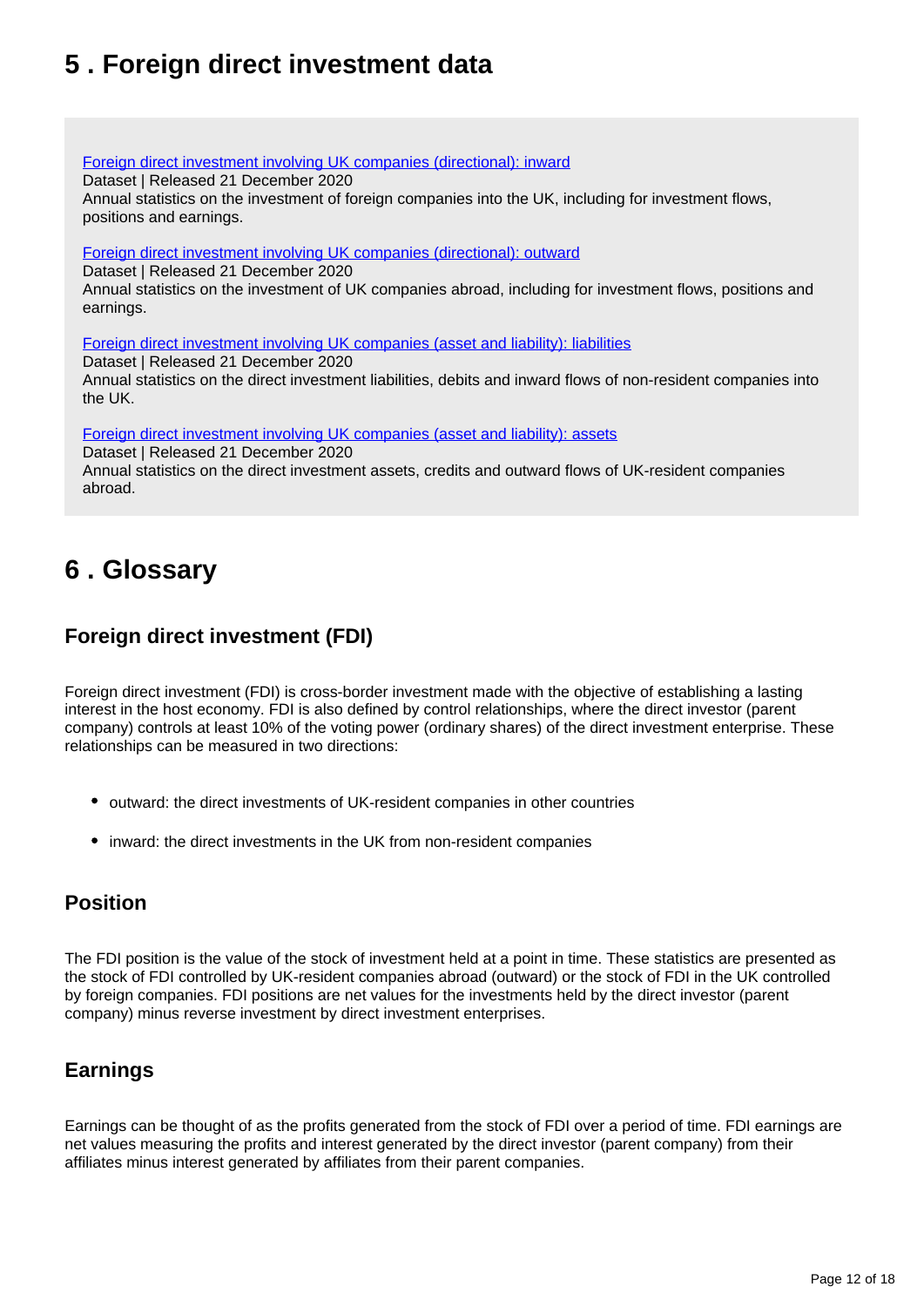## **Flows**

Flows measure the cross-border movement of funds within multi-national enterprises. FDI flows include changes in shareholdings (equity), debt and reinvested earnings associated with the stock of FDI. These are net values showing investments minus disinvestments.

## **Directional measurement principle**

The directional measurement principle presents FDI statistics based on the direction of influence of the direct investor (parent company). These statistics are of most use when considering the direction of influence for UKbased companies and therefore in data linking FDI to other sources of information.

## **Assets and liabilities**

FDI assets is the total stock of direct investment held abroad that is controlled by UK-resident companies. This includes the overseas direct investments of foreign-owned companies in the UK as well as the FDI of UK-based parent companies. FDI liabilities is the stock of direct investments in the UK controlled by foreign companies. This includes investments of foreign parent companies into the UK as well as the reverse investments of UK-controlled affiliates with their UK parent company.

## **Credits and debits**

Credits and debits measure the income generated on a stock of direct investment over a period of time. FDI assets generate credits while debits come from liabilities. These are both gross values of the total income of all overseas investments (credits) and all foreign-owned investments in the UK (debits).

## **Asset and liability measurement principle**

The asset and liability measurement principle uses residency as the main distinction between outward and inward investments. It measures the direct investments of UK resident companies – both UK parent companies and foreign-owned UK affiliates – with the rest of the world relative to the direct investments of non-UK resident companies held in the UK. These statistics are consistent with the [Pink Book](https://www.ons.gov.uk/economy/nationalaccounts/balanceofpayments/bulletins/unitedkingdombalanceofpaymentsthepinkbook/2020).

# <span id="page-12-0"></span>**7 . Measuring the data**

## **Data sources**

The main source of information for UK foreign direct investment (FDI) statistics is the Annual FDI Survey; separate surveys are used to collect data on inward and outward FDI. This is combined with data from the Bank of England for all monetary financial institutions – such as banks – and other sources for property and public corporations in FDI.

Survey responses are used to estimate or impute FDI values for every company in the UK's inward and outward FDI populations. This bulletin uses directional statistics, which are also compared with asset and liability equivalent results in Section 4 (see the [Glossary](https://www.ons.gov.uk/economy/nationalaccounts/balanceofpayments/bulletins/foreigndirectinvestmentinvolvingukcompanies/2019#glossary) for further information). Compiling asset and liability statistics involves combining information from the outward and the inward surveys.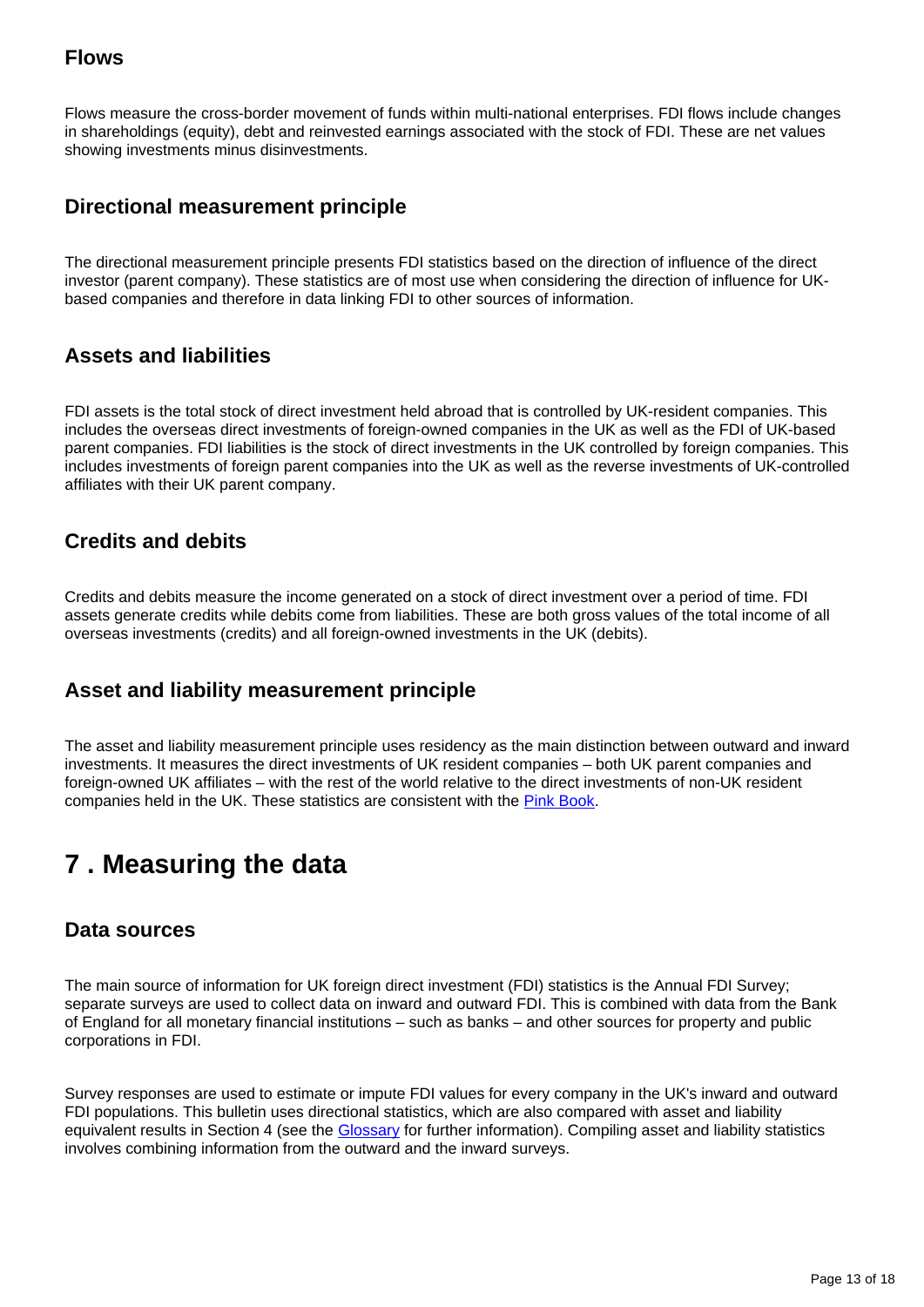## **Coverage and sample size**

The FDI estimates published within this bulletin cover the period 2010 to 2019; the 2018 estimates are revised, and 2019 statistics are published for the first time. The quarterly balance of payments estimates for 2019, published on 22 December 2020, will be comparable with what is published in this bulletin. The annual survey was used to benchmark statistics previously published for 2019, which were based on the Quarterly FDI Survey.

The annual surveys have larger sample sizes than the quarterly surveys, and they are sent to companies to complete with information in their audited annual accounts rather than management accounts. Estimates presented for 2018 will be incorporated into [quarterly balance of payments statistics](https://www.ons.gov.uk/economy/nationalaccounts/balanceofpayments/bulletins/balanceofpayments/apriltojune2020) ahead of Pink Book 2021.

## **Quality**

More quality and methodology information on strengths, limitations, appropriate uses, and how statistics were calculated is available in the [Foreign direct investment Quality and Methodology Information \(QMI\) report.](https://www.ons.gov.uk/businessindustryandtrade/business/businessinnovation/methodologies/foreigndirectinvestmentfdiqmi)

We are also continuing to develop our FDI statistics in a number of areas. More details on our other development plans can be found in [Developing foreign direct investment statistics: 2019.](https://www.ons.gov.uk/businessindustryandtrade/internationaltrade/articles/developingforeigndirectinvestmentstatistics/2019)

## **End of EU Exit Transition period**

After the transition period ends on 31 December 2020, the UK statistical system will continue to collect and produce our wide range of economic and social statistics. We are committed to continued alignment with international statistical standards, enabling comparability both over time and internationally and we will work with users of statistics to make sure they have the data they need to support the decisions they have to make.

As the shape of the UK's future statistical relationship with the EU becomes clearer over the coming period, the Office for National Statistics (ONS) is making preparations to assume responsibilities that as part of our membership of the EU, and during the transition period, were delegated to the statistical office of the EU, Eurostat. This includes responsibilities relating to international comparability of economic statistics, deciding what international statistical guidance to apply in the UK context and to provide further scrutiny of our statistics and sector classification decisions.

In applying international statistical standards and best practice to UK economic statistics, we will draw on the technical advice of experts in the UK and internationally, and our work will be underpinned by the UK's wellestablished and robust framework for independent official statistics, set out in the Statistics and Registration Service Act 2007. Further information on our proposals will be made available in early 2021.

## **Details of countries within each continent for FDI statistics**

## **Africa**

Algeria, Angola, Benin, Botswana, British Indian Ocean Territory, Burkina Faso, Burundi, Cameroon, Cape Verde, Central African Republic, Chad, Comoros, Congo, The Democratic Republic of the Congo (Zaire), Djibouti, Egypt, Equatorial Guinea, Eritrea, Eswatini, Ethiopia, Gabon, Gambia, Ghana, Guinea, Guinea Bissau, Côte d'Ivoire (Ivory Coast), Kenya, Lesotho, Liberia, Libya, Madagascar, Malawi, Mali, Mauritania, Mauritius, Morocco, Mozambique, Namibia, Niger, Nigeria, Rwanda, Sao Tome and Principe, Senegal, Seychelles, Sierra Leone, Somalia, South Africa, South Sudan, St Helena, Ascension and Tristan da Cunha, Sudan, Tanzania, Togo, Tunisia, Uganda, Zambia, and Zimbabwe.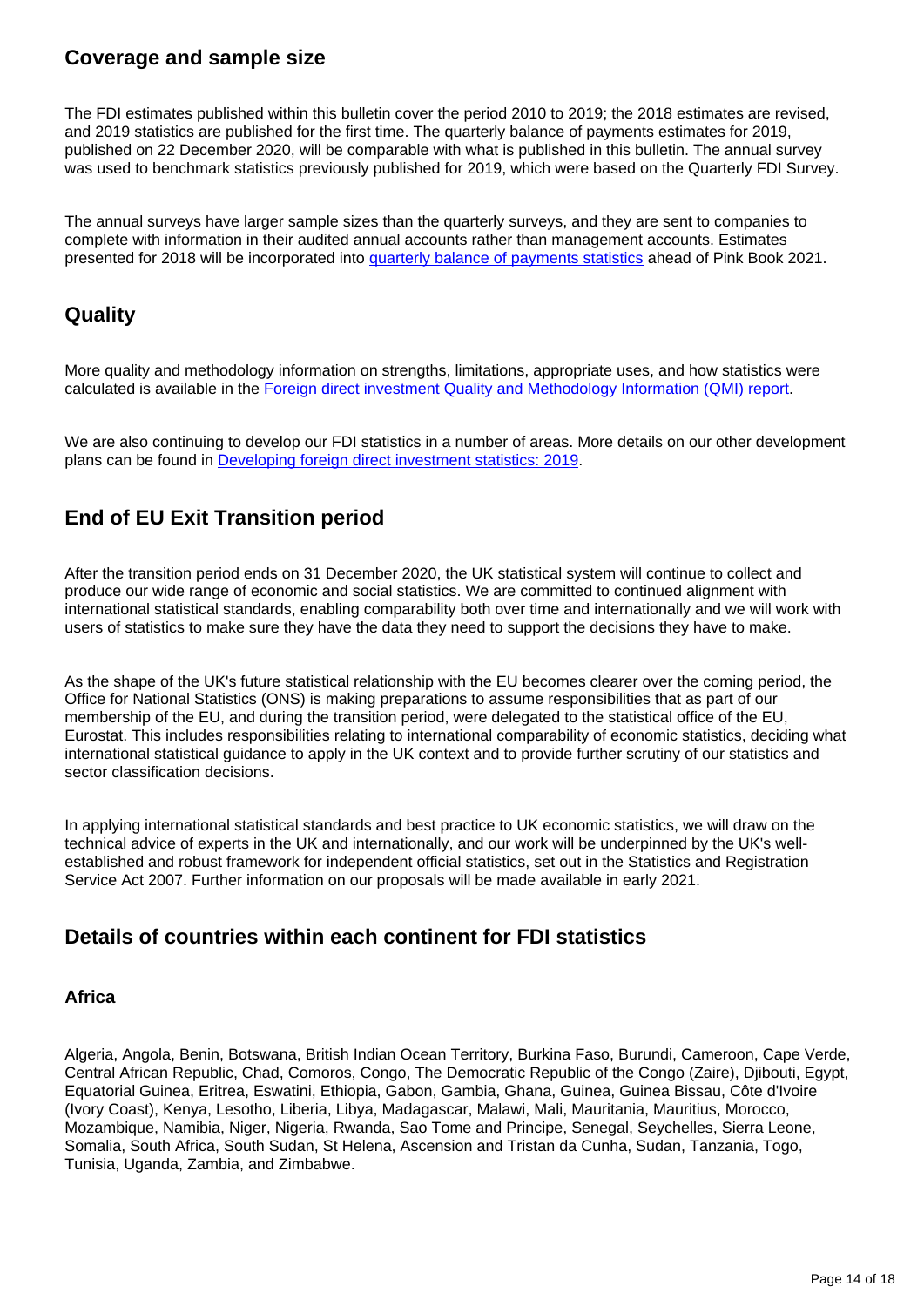## **Americas**

Anguilla, Antigua and Barbuda, Argentina, Aruba, Bahamas, Barbados, Belize, Bermuda, Bolivia, Bonaire, Sint Eustatius and Saba, Brazil, Canada, Cayman Islands, Chile, Colombia, Costa Rica, Cuba, Curacao, Dominica, Dominican Republic, Ecuador, El Salvador, Falkland Islands, Greenland, Grenada, Guatemala, Guyana, Haiti, Honduras, Jamaica, Mexico, Montserrat, Nicaragua, Panama, Paraguay, Peru, Saint Lucia, Sint Maarten, Saint Kitts and Nevis, Saint Vincent and the Grenadines, Suriname, Trinidad and Tobago, Turks and Caicos Islands, United States, Uruguay, Venezuela, British Virgin Islands, and US Virgin Islands.

## **Asia**

Abu Dhabi, Afghanistan, Armenia, Azerbaijan, Bahrain, Bangladesh, Bhutan, Brunei Darussalam, Myanmar (Burma), Cambodia, China, Dubai, Georgia, Hong Kong, India, Indonesia, Iran, Iraq, Israel, Japan, Jordan, Kazakhstan, Kuwait, Kyrgyzstan, Laos, Lebanon, Macao, Malaysia, Maldives, Mongolia, Nepal, North Korea, Oman, Pakistan, Palestinian Territory, Philippines, Qatar, Saudi Arabia, Singapore, South Korea, Sri Lanka, Syria, Taiwan, Tajikistan, Thailand, Timor-Leste, Turkmenistan, United Arab Emirates, Uzbekistan, Vietnam, and Yemen.

## **Australasia and Oceania**

American Samoa, Antarctica, Australia, Bouvet Island, Christmas Island, Cocos (Keeling) Islands, Cook Islands, Fiji, French Polynesia, French Southern and Antarctic Lands, Guam, Heard Island and McDonald Islands, Kiribati, Marshall Islands, Micronesia, Nauru, New Caledonia, New Zealand, Niue, Norfolk Island, Northern Mariana Islands, Palau, Papua New Guinea, Pitcairn, Samoa, Solomon Islands, South Georgia and The South Sandwich Islands, Tokelau, Tonga, Tuvalu, US Minor Outlying Islands, Vanuatu, and Wallis and Futuna.

## **EU Europe**

Austria, Belgium, Bulgaria, Croatia, Cyprus, Czechia, Denmark, Estonia, Finland, France, Germany, Greece, Hungary, Ireland, Italy, Latvia, Lithuania, Luxembourg, Malta, the Netherlands, Poland, Portugal, Romania, Slovakia, Slovenia, Spain, and Sweden.

## **Non-EU Europe**

Albania, Andorra, Belarus, Bosnia and Herzegovina, Faroe Islands, Gibraltar, Guernsey, Holy See (Vatican City State), Iceland, Isle of Man, Jersey, Liechtenstein, North Macedonia, Moldova, Montenegro, Norway, Russian Federation, San Marino, Serbia, Switzerland, Turkey, and Ukraine.

## **Details of the industries within the industrial groups used from FDI dataset tables 2.3, 3.3 and 4.3**

## **Mining and quarrying**

Mining and quarrying.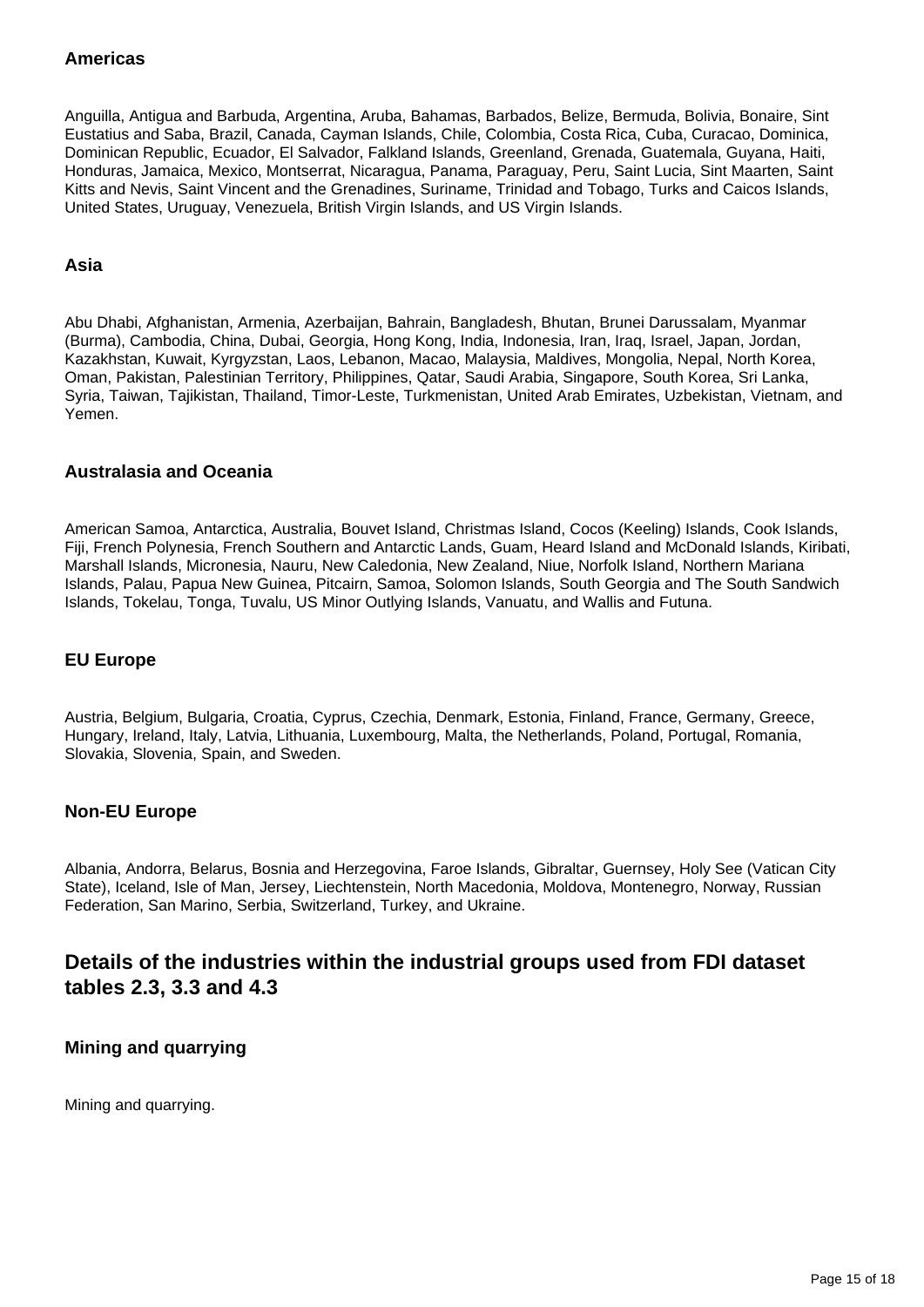## **Manufacturing**

Food products, beverages and tobacco products; textiles and wood activities; petroleum, chemicals, pharmaceuticals, rubber, plastic products; metal and machinery products; computer, electronic and optical products; transport equipment; and other manufacturing.

## **Retail and transportation services**

Retail and wholesale trade, repair of motor vehicles and motorcycles; and transportation and storage.

## **Information and communication services**

Information and communication.

## **Financial services**

Financial services.

## **Professional and support services**

Professional, scientific and technical services; and administrative and support service activities.

## **Other**

Agriculture, forestry and fishing; electricity, gas, water and waste; construction; and other services.

# <span id="page-15-0"></span>**8 . Strengths and limitations**

## **Revisions**

The estimates in this statistical bulletin are based on the Annual Foreign Direct Investment (FDI) Survey for 2019. Provisional estimates can be derived from quarterly surveys and appear in the [quarterly balance of payments](https://www.ons.gov.uk/economy/nationalaccounts/balanceofpayments/bulletins/balanceofpayments/previousReleases)  [statistical bulletins](https://www.ons.gov.uk/economy/nationalaccounts/balanceofpayments/bulletins/balanceofpayments/previousReleases). However, estimates based on the annual surveys provide firmer and more detailed figures, which for 2019 will be incorporated into the balance of payments publication on 22 December 2020.

## **Reporting FDI relationships**

In line with international guidance, UK FDI statistics are presented on an immediate partner country basis; as such, geographical compositions reflect direct relationships between investing parties rather than the residence of the ultimate parent or final destination of the investment.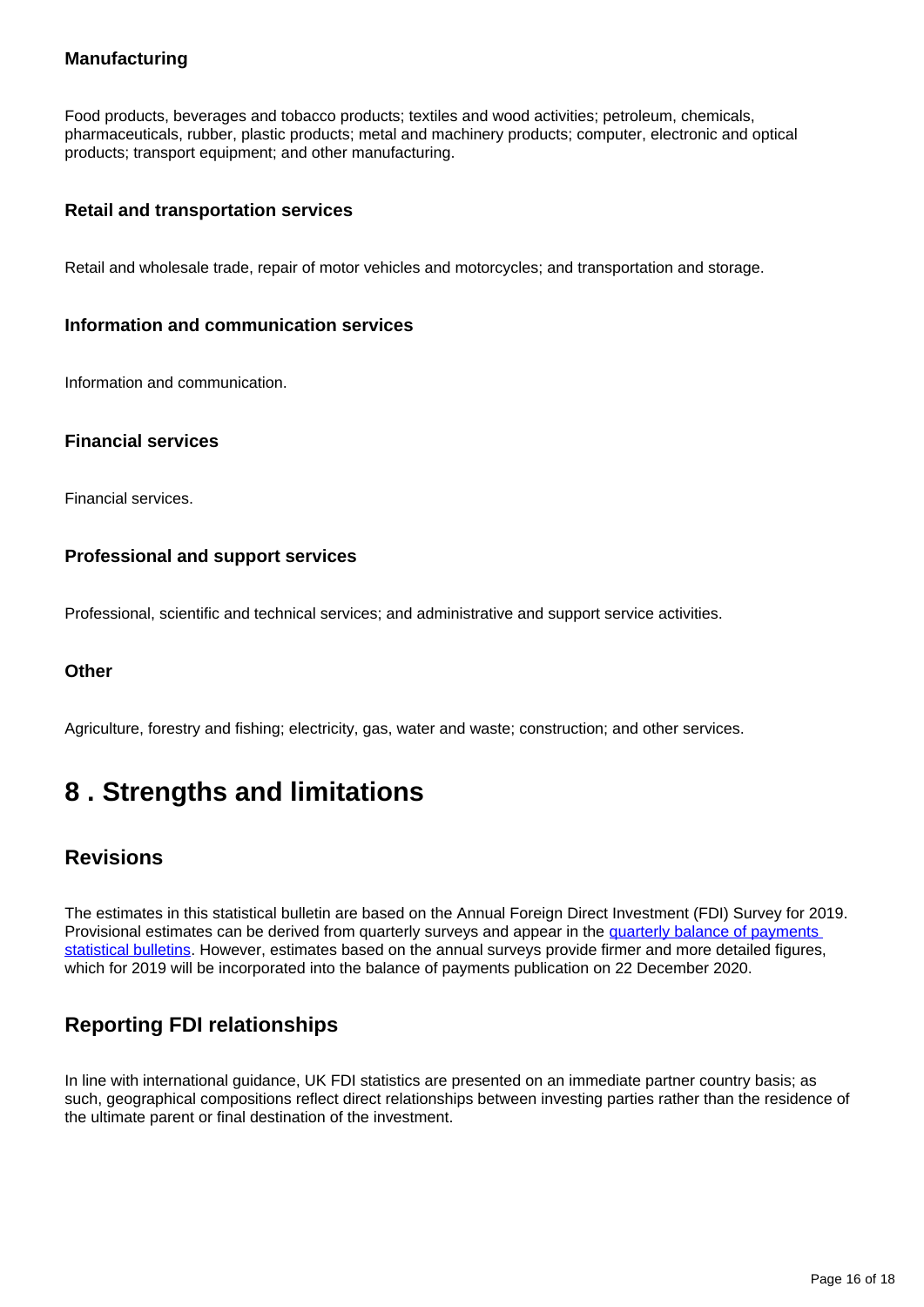Multinationals often have complex corporate structures, where a parent company controls a large network of interlinked affiliates and branches across the globe. Since published statistics report the immediate partner country, geographical compositions can be distorted in cases where a parent company invests through one or more countries before the investment reaches its final destination. While affecting geographical compositions, aggregate FDI statistics are unaffected by whether they are presented on an immediate or an ultimate basis.

## **Accuracy**

Sampling error is the error caused by observing a sample instead of the whole population. While each sample is designed to produce the "best" estimate of the true population value, a number of equal-sized samples covering the population would generally produce varying population estimates.

Sample surveys are employed rather than censuses, because the census process is currently too lengthy and costly to be viable for these surveys. Standard errors are an estimate of the sampling error and provide a measure of the precision of the estimate. A lower standard error indicates a more precise estimate.

Table 3 presents the standard errors on FDI statistics for 2019. Care in interpretation is required as the estimated coefficient of variation (CV) – defined as the ratio of the standard error of the estimate to the estimate itself – becomes less applicable if that estimate is near zero or negative, as is possible for some FDI outputs. It is expected that CVs are larger for total flows than for total earnings and positions, since the estimates are an aggregation of volatile sub-components. For these reasons, it is advisable that standard errors are used over CVs as a measure of precision for estimates of flows.

| Table 3: Foreign direct investment standard errors |  |  |  |
|----------------------------------------------------|--|--|--|
| UK. 2019                                           |  |  |  |

|                 | <b>Annual inward</b>            |       |                                                                                                                            | <b>Annual outward</b> |         |                                             |
|-----------------|---------------------------------|-------|----------------------------------------------------------------------------------------------------------------------------|-----------------------|---------|---------------------------------------------|
|                 | estimate                        | error | <b>Published Standard Coefficient</b><br>οf<br>(£ million) (£ million) variation (%) (£ million) (£ million) variation (%) | estimate              | error   | <b>Published Standard Coefficient</b><br>Οf |
| Earnings 43,818 |                                 | 1.421 | 3.2                                                                                                                        | 91.959                | 1.001   | 1.1                                         |
| <b>Flows</b>    | 35.598                          | 8.040 | 22.6                                                                                                                       | -4.758                | 3.208   | -                                           |
|                 | <b>Position</b> 1,558,551 8,481 |       | 0.5                                                                                                                        | 1.498.233             | - 3.356 | 0.2                                         |

Source: Office for National Statistics – Foreign direct investment involving UK companies

### **Notes**

1. Coefficients of variation are not available for estimates that are negative or close to zero as standard error is the more suitable measure for precision in these cases.

In addition to sampling errors, there is also the potential for non-sampling error. This cannot be easily quantified. One potential source of non-sampling error is from non-response, which relates to the failure to obtain data from the sample. Low response rates may introduce bias if respondents are not fully representative of those selected in the sample. Various efforts are made to minimise non-response, including written and email reminders and follow-up telephone calls to non-responding businesses.

The response rates for the 2019 annual surveys are shown in Table 4.